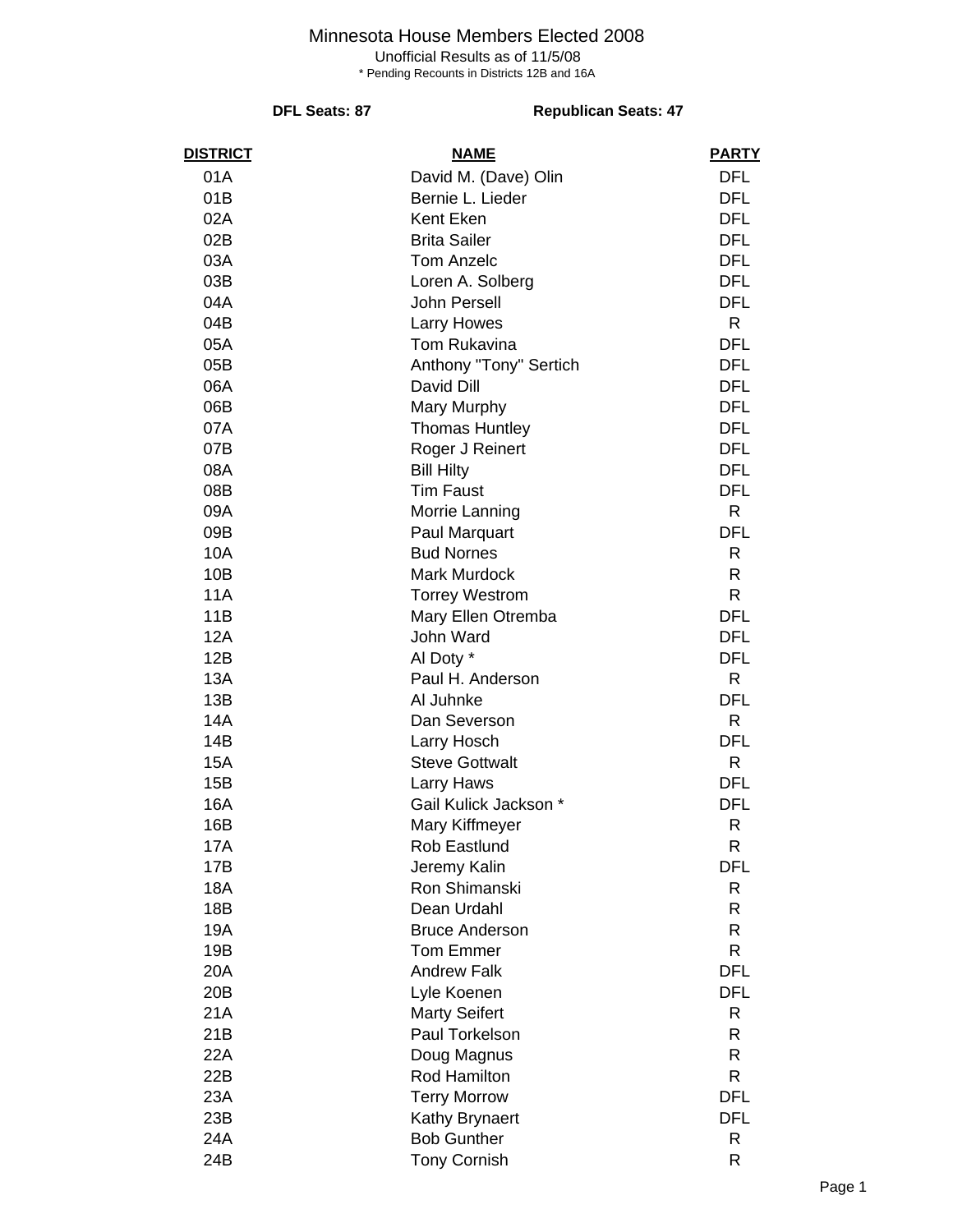# Minnesota House Members Elected 2008

Unofficial Results as of 11/5/08

\* Pending Recounts in Districts 12B and 16A

| <b>DISTRICT</b> | <b>NAME</b>           | <b>PARTY</b> |
|-----------------|-----------------------|--------------|
| 25A             | Laura Brod            | $\mathsf{R}$ |
| 25B             | David Bly             | <b>DFL</b>   |
| 26A             | Kory Kath             | <b>DFL</b>   |
| 26B             | Patti Fritz           | <b>DFL</b>   |
| 27A             | Robin Brown           | <b>DFL</b>   |
| 27B             | Jeanne Poppe          | <b>DFL</b>   |
| 28A             | Tim Kelly             | R            |
| 28B             | Steve Drazkowski      | $\mathsf{R}$ |
| 29A             | <b>Randy Demmer</b>   | $\mathsf{R}$ |
| 29B             | <b>Kim Norton</b>     | <b>DFL</b>   |
| 30A             | <b>Tina Liebling</b>  | <b>DFL</b>   |
| 30B             | Andy Welti            | <b>DFL</b>   |
| 31A             | Gene Pelowski, Jr     | <b>DFL</b>   |
| 31B             | Gregory M. Davids     | R            |
| 32A             | Joyce Peppin          | R            |
| 32B             | <b>Kurt Zellers</b>   | R            |
| 33A             | <b>Steve Smith</b>    | R            |
| 33B             | Connie Doepke         | R            |
| 34A             | Paul Kohls            | R            |
| 34B             | Joe Hoppe             | R            |
| 35A             | <b>Michael Beard</b>  | R            |
| 35B             | Mark Buesgens         | R            |
| 36A             | Mary Liz Holberg      | R            |
| 36B             | Pat Garofalo          | R            |
| 37A             | <b>Tara Mack</b>      | $\mathsf{R}$ |
| 37B             | Phillip M. Sterner    | <b>DFL</b>   |
| 38A             | Sandra A. Masin       | <b>DFL</b>   |
| 38B             | Mike Obermueller      | <b>DFL</b>   |
| 39A             | <b>Rick Hansen</b>    | <b>DFL</b>   |
| 39B             | <b>Joe Atkins</b>     | <b>DFL</b>   |
| 40A             | Will Morgan           | <b>DFL</b>   |
| 40B             | Ann Lenczewski        | <b>DFL</b>   |
| 41A             | Keith Downey          | R            |
| 41B             | <b>Paul Rosenthal</b> | DFL          |
| 42A             | Maria Ruud            | <b>DFL</b>   |
| 42B             | Jenifer Loon          | R            |
| 43A             | Sarah Anderson        | R            |
| 43B             | John Benson           | <b>DFL</b>   |
| 44A             | <b>Steve Simon</b>    | <b>DFL</b>   |
| 44B             | <b>Ryan Winkler</b>   | <b>DFL</b>   |
| 45A             | Sandra Peterson       | <b>DFL</b>   |
| 45B             | Lyndon R. Carlson     | <b>DFL</b>   |
| 46A             | Michael V. Nelson     | <b>DFL</b>   |
| 46B             | Debra Hilstrom        | <b>DFL</b>   |
| 47A             | Denise R. Dittrich    | <b>DFL</b>   |
| 47B             | Melissa Hortman       | <b>DFL</b>   |
| 48A             | Tom Hackbarth         | R            |
| 48B             | Jim Abeler            | R            |